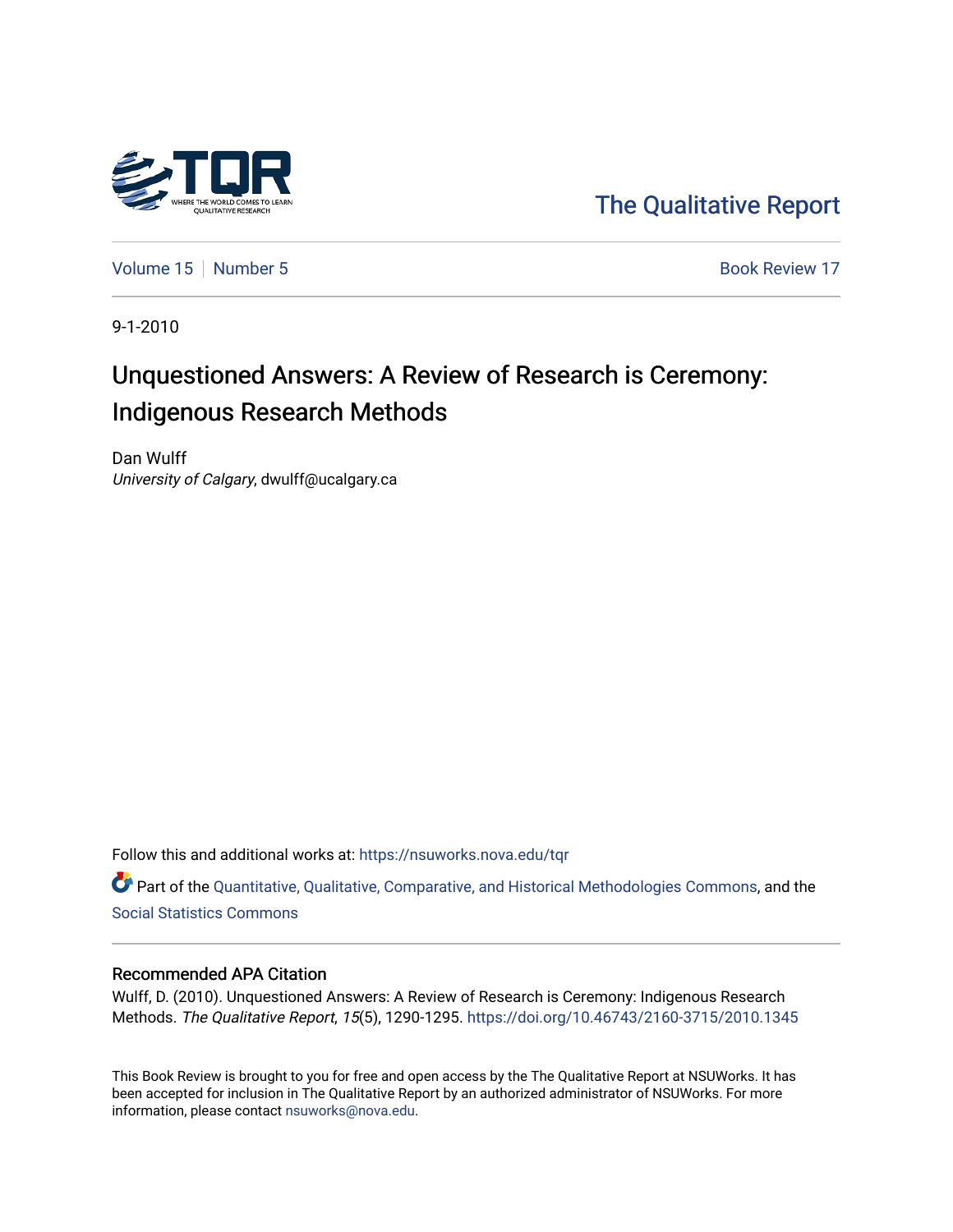

### Unquestioned Answers: A Review of Research is Ceremony: Indigenous Research **Methods**

#### Abstract

Indigenous research methods offer important considerations for qualitative researchers. The emphasis on relationships over knowledge, participation over expertism, and holism over specialized understandings draw striking distinctions for the researchers invested in honouring their participants. This highly readable and creative book presents research practices that respect the inseparability of research and other practices of living.

#### Keywords

Indigenous Research, Relationships, Ceremony, Participation

#### Creative Commons License



This work is licensed under a [Creative Commons Attribution-Noncommercial-Share Alike 4.0 License](https://creativecommons.org/licenses/by-nc-sa/4.0/).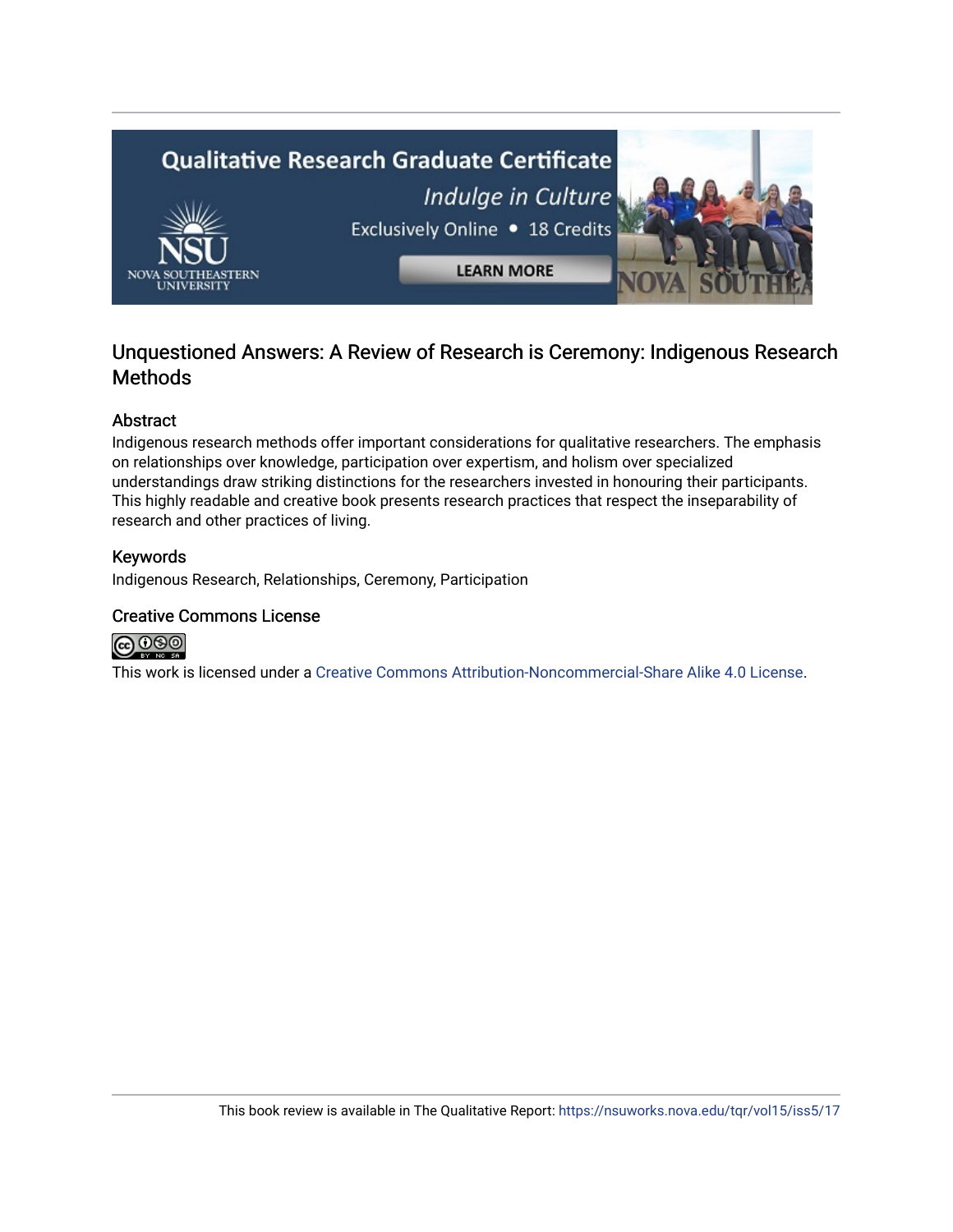## *Unquestioned Answers: A Review of Research is Ceremony: Indigenous Research Methods*

Dan Wulff University of Calgary, Calgary, AB, Canada

*Indigenous research methods offer important considerations for qualitative researchers. The emphasis on relationships over knowledge, participation over expertism, and holism over specialized understandings draw striking distinctions for the researchers invested in honouring their participants. This highly readable and creative book presents research practices that respect the inseparability of research and other practices of living. Key Words: Indigenous Research, Relationships, Ceremony, and Participation*

 In his new book, *Research is Ceremony: Indigenous Research Methods*, Shawn Wilson (2008) explains, "Research is all about unanswered questions, but it also reveals our unquestioned answers" (p. 6). Wilson presents the notion of research as an idea and practice reflective of cultural values and beliefs of the researcher. Research is a cultural practice and is afforded value given its accordance with the beliefs and ideas embraced by that local culture. Wilson declares an unwillingness to engage in a contestation of Western and Indigenous approaches to research, and uses his concise and to-the-point book to present his ideas about Indigenous research methods.

Even in the layout of this book, the author finds ways in the rather confining design options of the book-form to relate to the reader that embraces his thinking. He did not want to speak to an anonymous reader so he created conversational partners by speaking periodically to his three sons. This device illustrates a fundamental component of Indigenous research methods: "I further develop the relationships I have with the ideas through my relationship with my sons." The relational is central to Indigenous ways of knowing and acting. We are always accountable to all our relations, even in our research and in our professional writing.

Wilson (2008) makes clear that Indigenous research methodologies manifest Indigenous values and beliefs. Research is simply another practice or articulation of an Indigenous life—no more, no less. Linda Tuhiwai Smith, in her book, *Decolonizing Methodologies* (2001), emphasizes this same point: "Indigenous methodologies tend to approach cultural protocols, values and behaviours as an integral part of methodology" (p. 15). To understand Indigenous research methodologies presumes an understanding of the Indigenous life. No doubt the experience of colonization on the generations of lives of Indigenous peoples has underscored their appreciation of the beliefs that unite them, as well as a real and abiding understanding of the consequences of hegemonic ideas and practices. From these experiences, the foundational value of relationality becomes paramount and is intricately threaded throughout this book.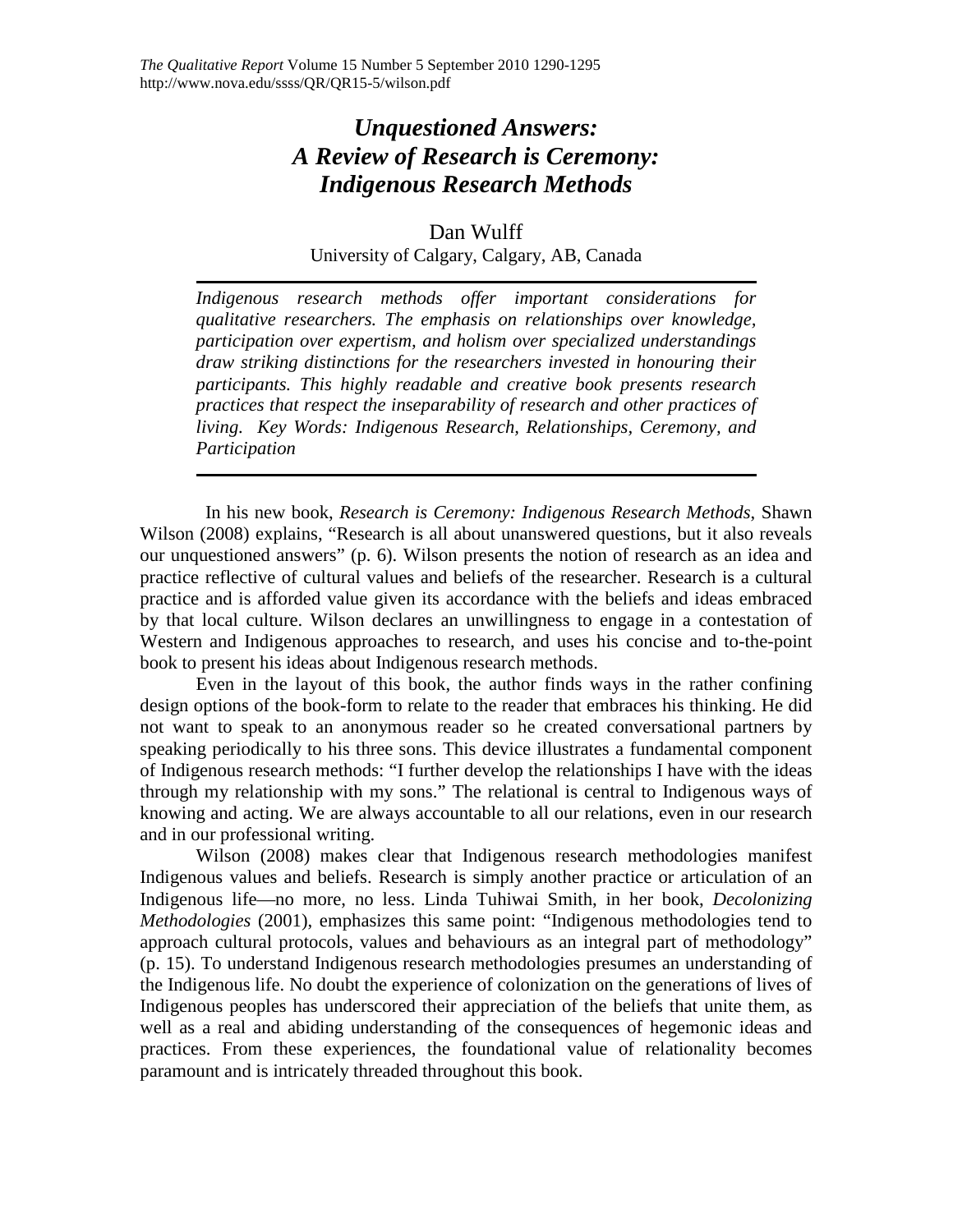Wilson (2008) states, "[a]n idea cannot be taken out of this relational context and still maintain its shape" (p. 8). He credits Terry Tafoya (1995) with "[t]he closer you get to defining something, the more it loses its context. Conversely, the more something is put into context, the more it loses a specific definition" (p. 8). This appreciation of the embeddedness of ideas or practices in their contexts sets the stage for us to encounter ideas or practices in their complexity, not their individuality. This context issue was taken up by Adele Clarke in her book *Situational Analysis: Grounded Theory after the Postmodern Turn* (2005). In her book she actively wonders about the possibility of seeing the context of an idea, a person, a community, or a practice *not* as outside of, but within that idea, person, community, or practice. The desire to contextualize may be a way of subdividing our world that mystifies rather than clarifies.

Many forms of Indigenous writing and storytelling bear close resemblance to Indigenous research methodologies. The marvelous book *Daughters of Copper Woman* by Anne Cameron (1981) accords with the values Wilson speaks of when he discusses Indigenous research. In re-telling Northwest Coast Indian myths, Cameron utilizes the same Indigenous principles called upon in designing and conducting Indigenous research. In seeking closer connections with one's audience, "[b]y getting away from abstractions and rules, stories allow us to see others' life experiences through our own eyes**"** (Wilson, 2008, p. 17). The emphasis on relating to one's audience leads the Indigenous storyteller or Indigenous researcher to build connection, not as a device to convey packaged knowledge—rather, as a value in its own right. It is the focus on relating (as opposed to using relating as a vehicle for something else) that creates a bedrock on which Indigenous research so strongly rests.

Indigenous research must make a difference in people's lives, not as an afterthought or as a separate applied step, but as a function of the entire research process. Given the relational emphasis of Indigenous research, conducting research honours the relatedness of the researcher(s) and the participants at all times.

In both critical theory and constructivism, knowledge in itself is not seen as the ultimate goal, rather the goal is the change that this knowledge may help to bring about. Both paradigms share the axiology that research is not seen as worthy or ethical if it does not help to improve the reality of the research participants. (Wilson, 2008, p. 37)

Herein lies a close connection with participatory action research, research that is based upon people's concerns and involves them in the research process from start to finish. Wilson cites Rigney (1997): "Indigenous people are at a stage where they want research and research design to contribute to their self-determination and liberation struggles, as it is defined and controlled by their communities" (p. 54). The attention to process and content is clear in an Indigenous worldview:

If we're going to educate Aboriginal people through the hierarchical process, what you're basically teaching them is the hierarchical process. Therefore the process is the product. If you teach or do research within the traditions of the circle, which is inclusive, participatory, proactive, that sort of thing—very general terms on this—then you're teaching the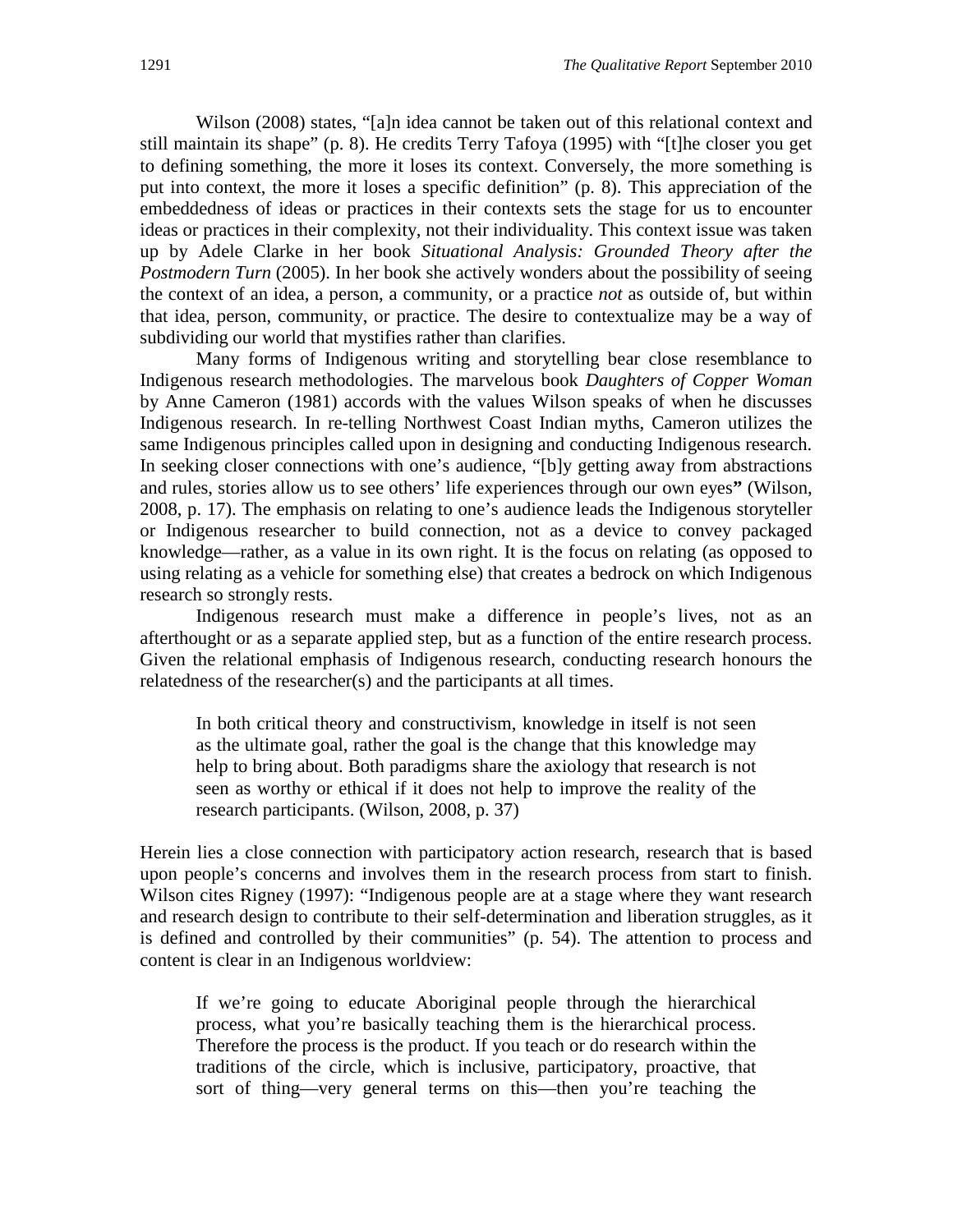individuals within that circle to become participatory, inclusive and so forth. (Wilson, pp. 103-104)

". . . [R]eality is not an object but a process of relationships, and an Indigenous ontology is actually the equivalent of Indigenous epistemology" (Wilson, 2008, p. 73). Relationships are fundamental to the Indigenous way of living and working in the world. Wilson goes on to say that the Indigenous view holds "an epistemology where the relationship with something (a person, object or idea) is more important than the thing itself" (p. 73). This level of valuing relationship is a serious challenge to Western views of the person as an individually-bounded self. This point resonates strongly with Gergen (2009):

My attempt is to generate an account of human action that can replace the presumption of bounded selves with a vision of relationship. I do not mean relationships between otherwise separate selves, but rather, a process of coordination that precedes the very concept of the self. My hope is to demonstrate that virtually all intelligible action is born, sustained, and/or extinguished within the ongoing process of relationship. (p. xv)

This view of the person undermines the whole notion of breaking the world down into component parts and the consequences thereof (i.e., specializations, isolation of variables, privilege). Wilson states: "Rather than viewing ourselves as being *in* relationship with other people or things, we *are* the relationships that we hold and are part of" (p. 80). Understanding human existence in these terms has crucial implications for all human activity, research included as a human activity.



the Indigenous worldview that is fully present in Indigenous research. This "wheel" has no hub, no forward or backward, no isolation. Indigenous approaches embrace the artistic, the spiritual, the sensual, and the intuitive, again not as an add-on or separate component, but as integral to the whole. This holism stands in contrast to Western research approaches that seek to isolate and compartmentalize.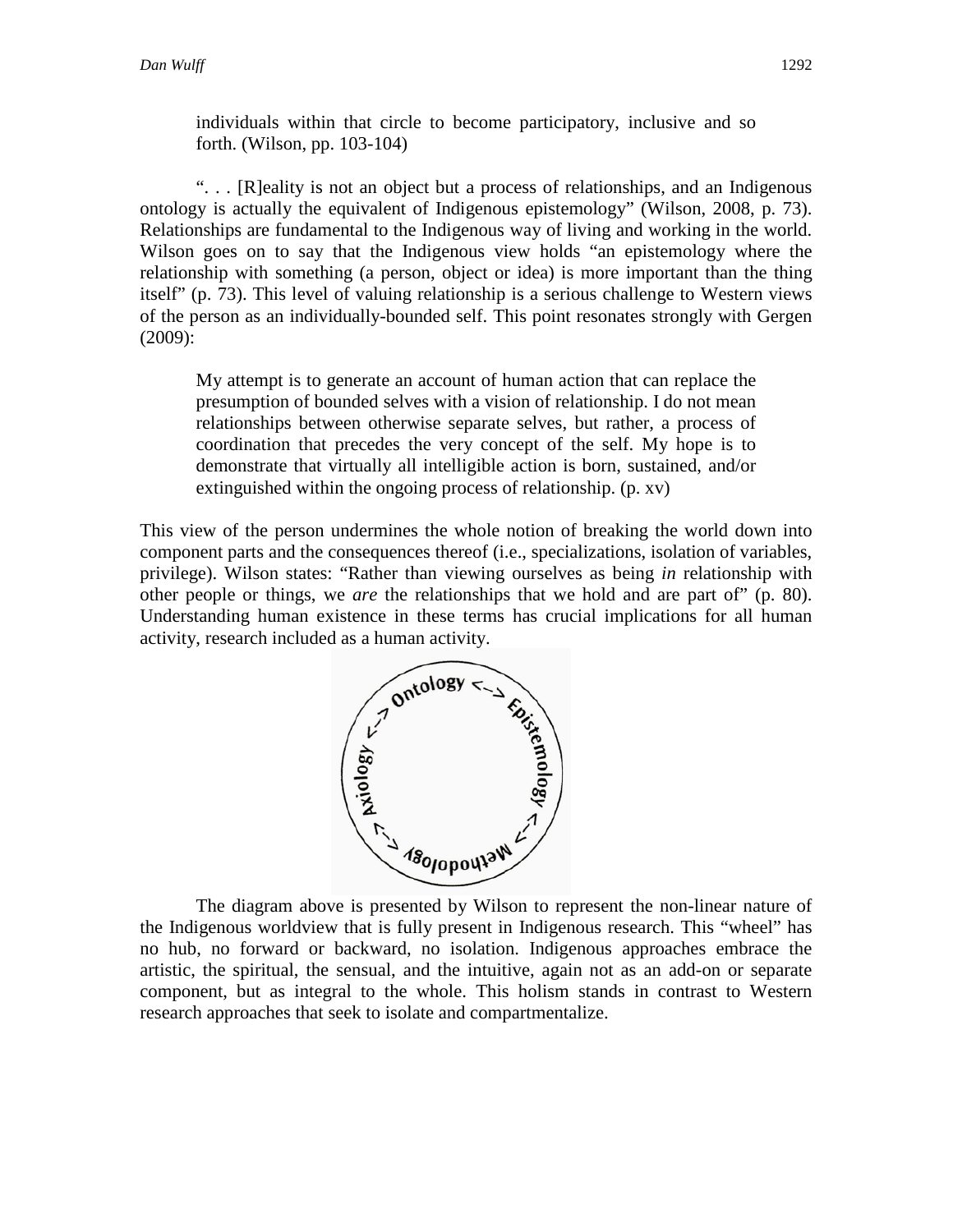

Another representation of this relationality is shown on the cover of the book:

The use of color, non-literalness, intersecting non-replicating images, and depictions of human feet invite us to imagine wholeness in life.

With the embeddedness of Indigenous culture in Indigenous research, Wilson (2008) highlights that research consequently need not be formal: "It is a ceremony for improving your relationship with an idea. It takes place every day and has taken place throughout our history" (p. 110). Research becomes, as my wife and colleague, Sally St. George, often says a form of "daily practice." I wonder if *all* research practices are mere reflections of socio-cultural conditions and beliefs. If this is so, what socio-cultural beliefs are revealed by Western scientific research practices? Objectification? Individuation/isolation?

The notion of *discovery* was interestingly discussed in *Research is Ceremony*. The language most often used to credit the explorers, Columbus and Cook, with discovering America looks and sounds differently when one considers that people already had been living in these "discovered" places for hundreds, if not thousands, of years. The word discovery would perhaps be better replaced with "enhanced awareness" on the part of the explorers and their sponsoring agents. Columbus and Cook developed an enhanced awareness of the world—they came to know something to which they were previously unaware of, the understanding of the world was given the opportunity to expand and grow. In Indigenous research, the search for the unknown or the Truth gives way to creating relationships with ideas:

Right or wrong; validity; statistically significant; worthy or unworthy: value judgements lose their meaning. What is more important and meaningful is fulfilling a role and obligations in the research relationship—that is, being accountable to your relations. (Wilson, p. 77)

Wilson (2008) cites Judy Atkinson in outlining the major principles that guide Indigenous research. One I would like to comment on is the importance of acting in ways that demonstrate a reciprocity and a belief in giving of oneself. Full partnership is a challenging idea in a research endeavour but from an Indigenous point-of-view, it is automatic. This presents the opportunity for the researcher to be changed. Wilson explains, "if research hasn't changed you as a person, then you haven't done it right" (p.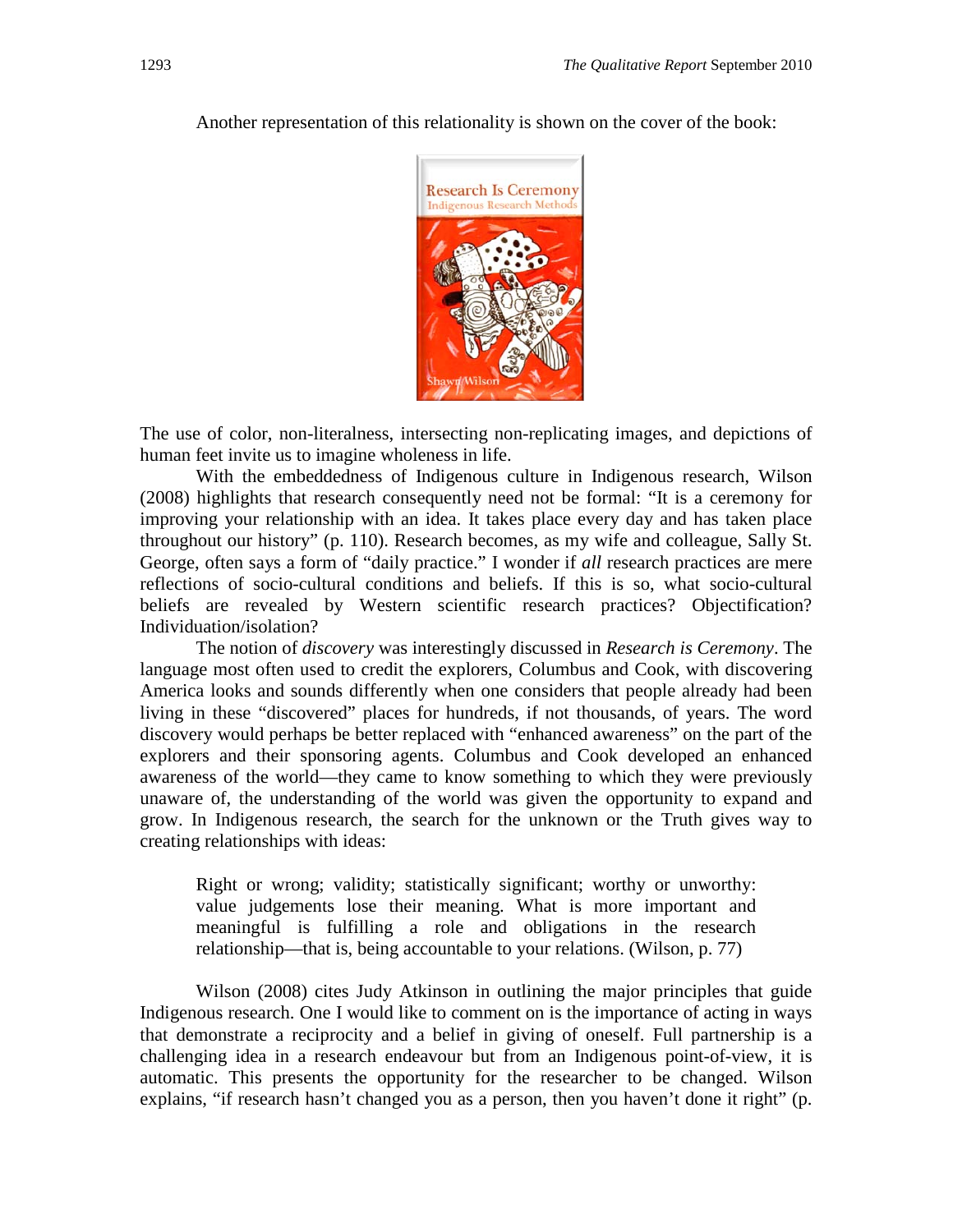135). The common pairings of "subject-object" or "change agent and those changed" evident in Western views of research are glaringly absent from an Indigenous perspective.

Indigenous research has interesting connections to qualitative research traditions. The connectedness among data and analysis so evident in qualitative methodologies (e.g., grounded theory, phenomenology) are revealed in Indigenous research:

**. . .**the data and analysis are like a circular fishing net. You could try to examine each of the knots in the net to see what holds it together, but it's the strings between the knots that have to work in conjunction in order for the net to function**.** (Wilson, 2008, p. 120)

Wilson could have been explaining transferability in qualitative research when he states, "It was up to the listener [of the story] to piece together a lesson from the story and to apply the pieces where they fit to help in the current problem" (p. 28).

The use of visual imagery and metaphor is laced throughout *Research is Ceremony* in a way that creates connection between the author, his ideas, and the reader. This connectedness or relatedness makes this book not just *about* something else—it *is* the connection. So, true to the book's title, **"**research isn't just like a ceremony, it is a ceremony" (Wilson, 2008, p. 124).

More information about Shawn Wilson and his book can be found at the text's web site located at [http://www.fernwoodpublishing.ca/Research-Is-Ceremony-Shawn-](http://www.fernwoodpublishing.ca/Research-Is-Ceremony-Shawn-Wilson/)[Wilson/.](http://www.fernwoodpublishing.ca/Research-Is-Ceremony-Shawn-Wilson/) Once there you can read the book's Forward and conclusion.

#### **References**

Cameron, A. (1981). *Daughters of Copper Woman.* Vancouver, BC, Canada: Press Gang. Clarke, A. E. (2005). *Situational analysis: Ground theory after the postmodern turn.* Thousand Oaks, CA: Sage.

- Gergen, K. J. (2009). *Relational being: Beyond self and community*. New York, NY: Oxford University Press.
- Smith, L. T. (2001). *Decolonizing methodologies: Research and indigenous peoples.* London, UK: Zed Books.
- Wilson, S. (2008). *Research is ceremony: Indigenous research methods.* Halifax, NS, Canada: Fernwood.

#### **Author Note**

Dr. Dan Wulff is a Co-Editor of *The Qualitative Report* and *The Weekly Qualitative Report* at Nova Southeastern University. He also serves as an Associate Professor in the Faculty of Social Work at the University of Calgary and as a family therapist at the Calgary Family Therapy Centre. He can be contacted at 2500 University Drive NW, Calgary, Alberta, Canada T2N 1N4; Telephone: 403.220.8227; Fax: 403.282.7269; E-mail: [dwulff@ucalgary.ca.](mailto:dwulff@ucalgary.ca)